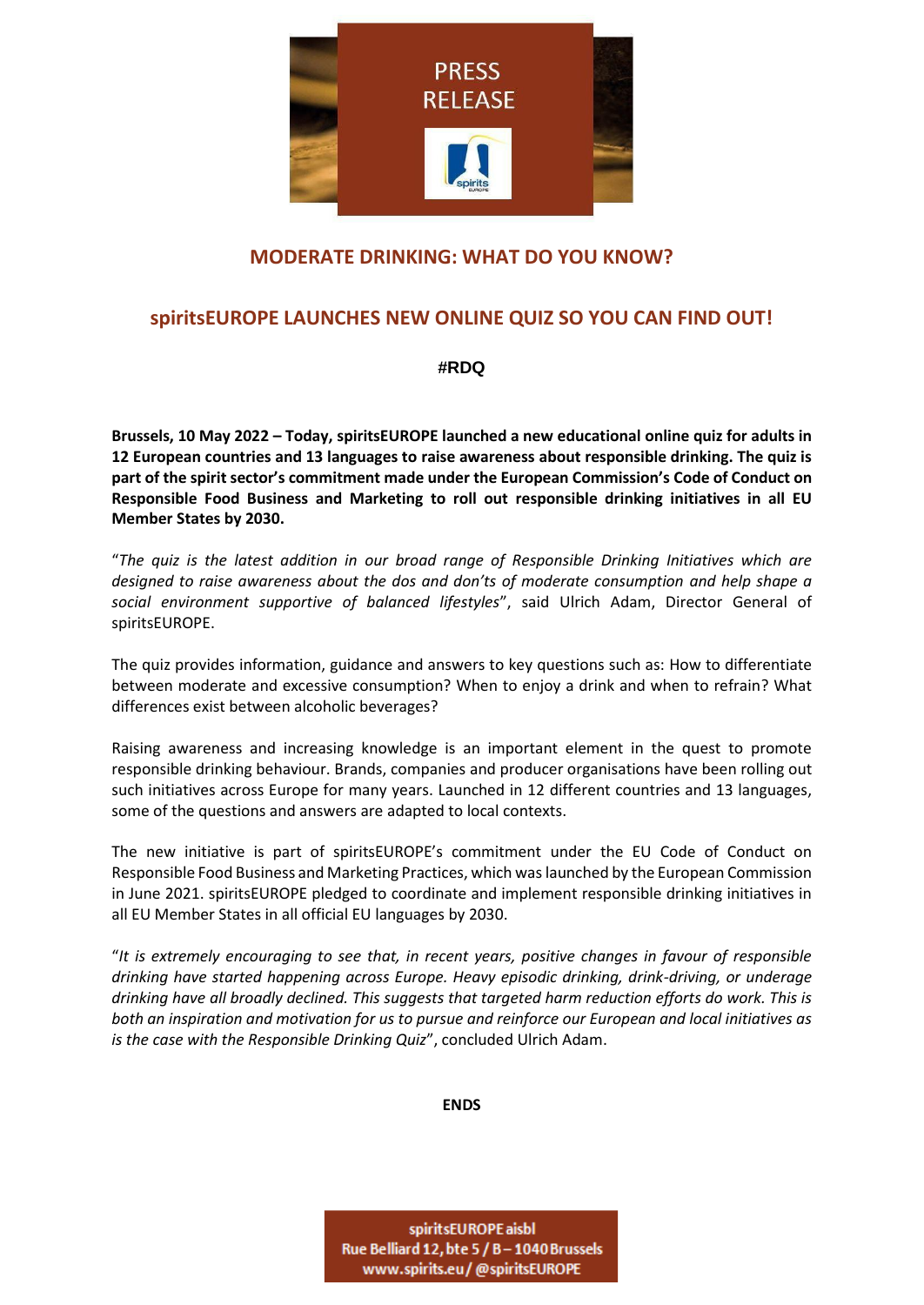

## **NOTES TO EDITORS**

**For further information, please contact: Ulrich Adam,** Director General - Tel: + 32 (2) 477636751 [adam@spirits.eu](mailto:adam@spirits.eu)

- spiritsEUROPE (www.spirits.eu) represents the interests of the spirits sector in 31 national associations as well as of the 11 leading multinational companies. Distilled spirits are as diverse as the EU's Member States, spanning 44 product categories and including a host of geographically specific products that contribute to the culture of their regions and the European Union. As the leading voice of the European spirits sector, we seek to maintain and advance the freedom to produce and market spirits in a responsible way.
- Prevention activities Across Europe **[Annual Report](https://spirits.eu/upload/files/publications/CP.AS-019-2022-responsible%20drinking%20initiatives%20report%202022%20-Final.pdf) 2021</u>: Best Practices to Promote** Responsible Drinking - Highlights of Relevant Projects & Activities by Europe's Spirits Sector in 2021

|  | List of the quizzes at national level: |
|--|----------------------------------------|
|--|----------------------------------------|

| <b>Country</b> | Language (s) of the Quiz                                    | <b>Trade Association in charge</b>   |
|----------------|-------------------------------------------------------------|--------------------------------------|
| <b>ES</b>      | Spanish                                                     | Espirituosos España                  |
|                | https://web.edapp.com/lessons/62<br>62dc4aff45baa414f1b22e/ | <b>ESPIRITUOSOS</b><br><b>ESPAÑA</b> |
| <b>BG</b>      | <b>Bulgarian</b>                                            | <b>Spirits Bulgaria</b>              |
|                | https://web.edapp.com/lessons/62<br>7144ba8c333856cb776dbb/ |                                      |
| <b>BE</b>      | French                                                      | <b>Vinum &amp; Spiritus</b>          |
|                | https://web.edapp.com/lessons/62<br>7141616a55dc304cd15366/ | VINUM <sup>ET</sup><br>VSPIRITUS     |
| <b>BE</b>      | Dutch                                                       | <b>Vinum &amp; Spiritus</b>          |
|                | https://web.edapp.com/lessons/62<br>7140f2834cc9b2014cc8ef/ | VINUMET<br>SPIRITUS                  |
| <b>BE</b>      | English                                                     | spiritsEUROPE                        |
|                | https://web.edapp.com/lessons/<br>624ca5d7fb66888d3866783e/ |                                      |

spiritsEUROPE aisbl Rue Belliard 12, bte 5 / B - 1040 Brussels www.spirits.eu/@spiritsEUROPE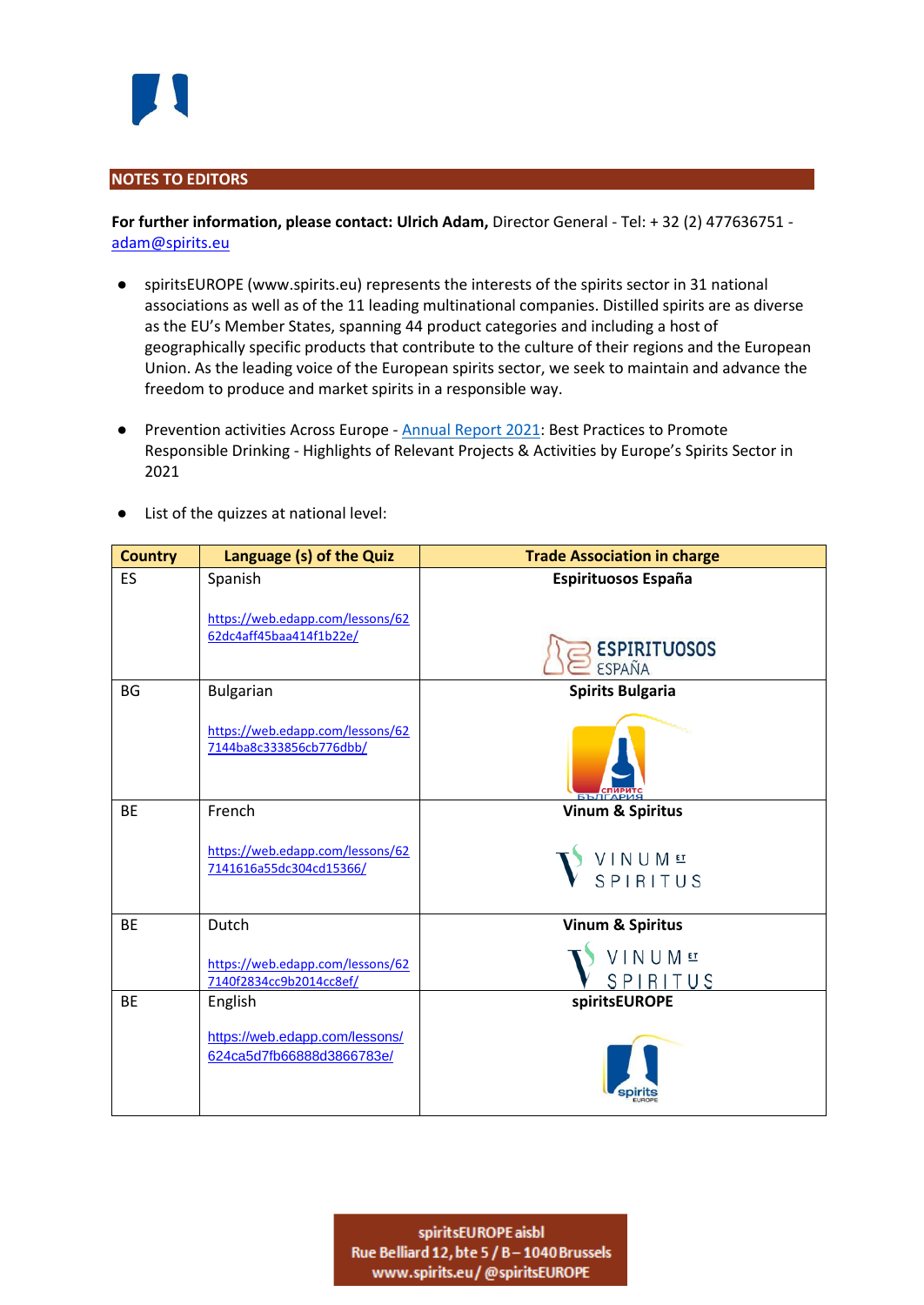

| DE        | German                                                      | Bundesverband der Deutschen Spirituosen-Industrie<br>und -Importeure e.V                                          |
|-----------|-------------------------------------------------------------|-------------------------------------------------------------------------------------------------------------------|
|           | https://web.edapp.com/lessons/62<br>62c57de6449d58e55e939e/ | <b>BUNDESVERBAND DER</b><br>DEUTSCHEN SPIRITUOSEN-INDUSTRIE<br><b>UND -IMPORTEURE e. V</b>                        |
| <b>SL</b> | Slovenian                                                   | <b>Spirits Trade Association Slovenia</b>                                                                         |
|           | https://web.edapp.com/lessons/62<br>62d354d514211ba185dab4/ | spirits trade<br>associationslovenia                                                                              |
| <b>SK</b> | Slovakian                                                   | <b>Forum PSR</b>                                                                                                  |
|           | https://web.edapp.com/lessons/62<br>69325349225ecbc1a5fb58/ | <b>FÓRUMPSR</b>                                                                                                   |
| LV        | Latvian                                                     | <b>Latvian Alcohol Industry Association</b>                                                                       |
|           | https://web.edapp.com/lessons/62<br>62d4d60e23d1f30db60bf5/ | LANA                                                                                                              |
| <b>HR</b> | Croatian                                                    | Coordination of spirits producers, importers and<br>distributors                                                  |
|           | https://web.edapp.com/lessons/62<br>6939257e7d2a49c1e4dc8e/ | -lup<br>Hrvatska udruga poslodavaca<br>Koordinacija proizvođača, trgovaca<br>i distributera jakih alkoholnih pića |
| PT        | Portuguese                                                  | Associação Nacional de Empresas de Bebidas<br><b>Espirituosas</b>                                                 |
|           | https://web.edapp.com/lessons/62<br>62de04ff45baa414f1cf6d/ | ANEBE<br>ASSOCIAÇÃO NACIONAL DE EMPRESAS<br>DE BEBIDAS ESPIRITUOSAS                                               |
| <b>NL</b> | Dutch                                                       | SpiritsNL                                                                                                         |
|           | https://web.edapp.com/lessons/62<br>62ddd84c78c77c77378605/ | <b>SPIRITS NL</b>                                                                                                 |
|           |                                                             |                                                                                                                   |

spiritsEUROPE aisbl<br>Rue Belliard 12, bte 5 / B – 1040 Brussels<br>www.spirits.eu/@spiritsEUROPE